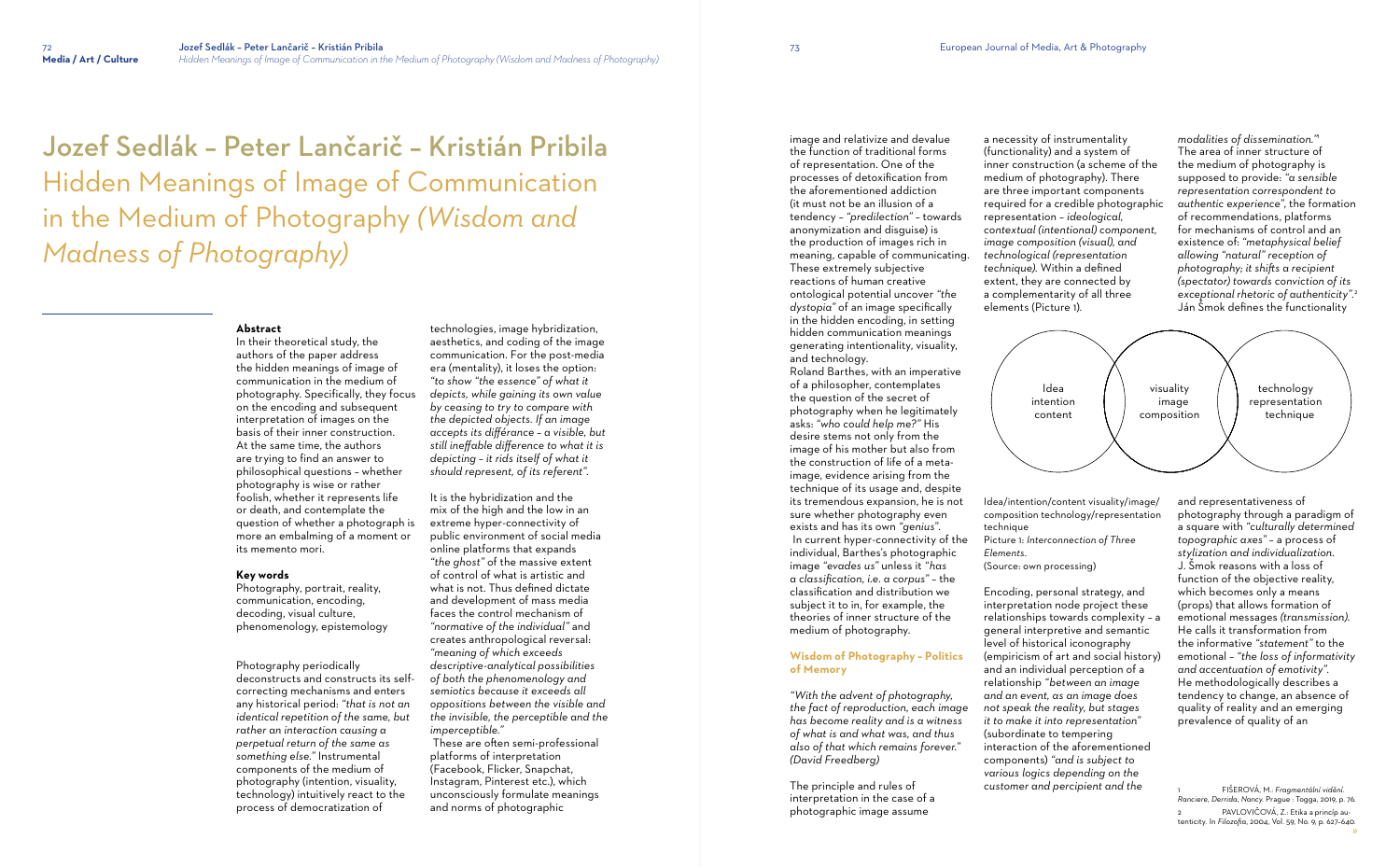image. These two developmental tendencies are defined by the rate of individualization and stylization. Šmok defines them by the boundaries of a square (Picture 2) that graphically form the whole *"system of emotional messages (transmissions)."*<sup>3</sup>

### Picture 2: *System of Emotional Messages.*

(Source: ŠMOK, J.: *Stavba a skladba fotografického snímku.* Skripta lidové konzervatoře Stredočeského kraje. Prague : SKNV, 1975, p. 25.)

Point A stands for *"a representative statement",* maximally objectively *(accurately)* represented; the meaning of representation constitutes the generally emotionally positive reality. Point A' is, similarly, *"a representative statement"*, but the meaning (coding) is maximally individual. In the line A – A', the scheme of interpretation is *"a process of individualization"*. The line between points A – B is a process of the loss of direct representativeness of "the statement", i.e. the meaning (coding). It is a process of stylization. The process of stylization in the line B – B' is a process of an exclusively

Words pointing to a certain type of visual interestingness, using comparison, metaphor, rhythms that have a comparative effect – *(accurate setting, group of verticals, square format, triangle, excited, calm, soulful).*

3 ŠMOK, J.: *Stavba a skladba fotografického snímku. Skriptá lidové konzervatoře Stredočeského kraje.* Prague : SKNV, 1975, p. 24-26. individual effect. The sides of the square thus constitute the theoretically possible boundaries of the process of the mixing (hybridization) of an image in the process of individual content coding in interaction with formal image stylization directed at individual (personal) form of abstraction.<sup>4</sup> From the phenomenology point of view, the process of interpretation (of a photograph) is an important *"language of art criticism".* Michael Braxandall admits a certain relativization of phenomenology that is not anchored within the professional classification of the

science of arts. He points out: *"Although there does not appear to be a ground for a clear or general qualification of typology of indirect art-critical words".*<sup>5</sup>

He groups them into three approximate divisions of moods:

2) Words characterizing a work of art through action or the cause of its formation (creation) – *(calculated, sensitive, elaborate, difficult, development, adaptation).*

3) Words referring to the methods and means used to affect a beholder, of the perceptive reaction of a beholder – *(impressing,* 

4 ŠMOK, J.: *Stavba a skladba fotografického snímku. Skriptá lidové konzervatoře Stredočeského kraje.* Prague : SKNV, 1975, p. 25-26. 5 KESNER, L.: *Vizuálne teórie*. Prague : H&H, 2005, p. 254-255.

*unexpected, notable, disturbing, (feeling, effect)).* M. Braxandall argues that: *"these moods could loosely be described as comparative, metaphorical (1), causal, inferential (2), and subject or ego words (III)."*  He visualizes this argumentation in a

|                                        | Similia<br>1 |       |                                  |
|----------------------------------------|--------------|-------|----------------------------------|
|                                        | ٠            |       |                                  |
|                                        | ٠            |       |                                  |
|                                        | ٠            |       |                                  |
| The maker $\leq$ >.                    |              |       | The object $\leq$ > The beholder |
| (II)                                   | ٠            | (III) |                                  |
|                                        | ٠            |       |                                  |
|                                        | ٠            |       |                                  |
| Matter of representation <sup>11</sup> |              |       |                                  |
|                                        |              |       |                                  |

scheme (Picture 3):

Picture 3: *Scheme of Visualization.*  (Source: KESNER, L.: *Vizuálne teórie*, Prague : H&H, 2005, p. 254-255.)

Barthes puts Photography under empirical (professional/amateur), rhetorical (landscapes/objects/ portraits/nudes) or aesthetic (realism/pictorialism) examination. History of photography has invoked the most significant and strange disputes over a photographic image; according to Barthes, a certain *"cry of anarchisms, marginalisms, and individualisms"*, generating *"images that are immoral, irreligious, or diabolic"* (as many have declared upon the advent of photography). It is not a kind of *"pleasure joined with the stereotyped (worn-out) image" but also "an image more " false" (less authentic)"*, with an epithet of *"an impression of nauseated boredom, as if the universalized image were producing a world that is without difference (indifferent)."* Barthes's inversion *(reversal)* emphasizes the question of ethics and the process of getting to know photography, which, once it becomes a general

sign language, rids the human world of conflicts. Questions and cries *"let us abolish the images, let us save immediate Desire"* for interpretation of reality; on the other hand, let us characterize the construction, system, architecture of a photographic image that is subject to *"the civilized code."*<sup>6</sup>

Barthes asks photography: *"Mad or tame? Photography can be one or the other: tame if its realism remains relative, tempered by aesthetic or empirical habits; mad if its realism is absolute and, so to speak, original, obliging the loving and terrified consciousness to return to the very letter of Time: a strictly revulsive moment which reverses the course of the thing, and which I shall call, in conclusion, the photographic ecstasy".*<sup>7</sup>

Epistemology of *"the tameness and madness"* of photography is connected not as much to the hermeneutics of what has been written, but rather to encompassing what is unique, individual, and original that stems from the exuberance of an image – to produce, recycle, fabricate, be a hallucination of cultural symbols. The problem mostly points out the common position of the science of arts, culturology, and the professional community aiming to express and formulate a system of interpretation. Barthes and *"the society is concerned to tame the Photograph, to temper the madness which keeps threatening to explode in the face of whoever looks at it."* Barthes calls this means *"banalization"* – to tame the Photograph is *"to generalize it, to gregarize it until it is no longer* 

6 BARTHES, R.: *Světlá komora.* Bratislava : Archa, 1994, p. 102-104. 7 BARTHES, R.: *Světlá komora.* Bratislava : Archa, 1994, p. 104-105.

*confronted by any image in relation to which it can mark itself, assert its special character, its scandal, its madness."*<sup>8</sup> One of the symptoms of this period is the self-amputation of a photographic image which lacks all self-correcting aesthetic consistency, which Barthes ascribes to a reversed image-repertoire: *"where everything is transformed into images: only images exist and are produced and are consumed"* – post-factuality, techno-morality or post-truth of anthropological reversal *(Peréz Tornero).* Barthes also writes about "good will" – *"I could not help thinking about Photography: for I could say all this about the photographs which touched me (out of which I had methodically constituted Photography itself). I then realized that there was a sort of link (or knot) between Photography, madness, and something whose name I did not know. I began by calling it: the pangs of love".* According to him, to photograph is to become mad due to pitying the passing beyond the unreality (illusion) of the things represented (reality): *"taking into my arms what is dead, what is going to die, for if the Look insists, if it traverses, with the photograph, Time, it is always potentially crazy: it is at once the effect of truth and the effect of madness."*<sup>9</sup>

## **Madness – Erosion – Cohesion of Photography**

*"Whatever the extent to what photograph can be worn out or tarnished, however it might be damaged by dampness or light – those remorseless natural* 

8 BARTHES, R.: *Světlá komora*. Bratislava : Archa, 1994, p. 102-103. 9 BARTHES, R.: *Světlá komora.* Bratislava : Archa, 1994, p. 103-105.

*phenomena that destroy depiction in bronze and stone – it is immortal". (Roland Barthes)*

Michael Braxandall similarly perceives the situation as a social anticipation of *"a global image"* (group of images – creations) of pictorial style that can be interpreted as a generational *"cognitive style",* producing hybridization of images in local mental conditions. He also draws attention to a given reality (examination of practice) – through new premises, experience, and perceptive abilities – by seeing in a given cultural context, reconstructing culturally specific visual experience; what he calls *"a period eye".* This main line of critical interpretation is thus not supposed to conceal premises of the new outlook, interpretation levels or generational replacement, but, on the contrary, it is the responsibility of the theoreticians to make transformations of an image – Photography – visible to everyone and to analyze their validity from both the view of the possibility of the author's individuality and identity, and the art science theory and work. On the other hand, it is necessary to avoid *Jorge Ribalta's*  reflections, in which photography appears as *" fantastic recapture"* that overly deviates from the traditional technological state, causing photography to self-destruct and become an insignificant paradigm of visual culture. 10

*"We need to interpret interpretations more than we need to interpret things and they always must make sense" (Richard Brilliant).* The language of interpretation is an indispensable form of verification of

10 KESNER, L.: *Vizuálne teórie.* Prague : H&H, 2005, p. 14.

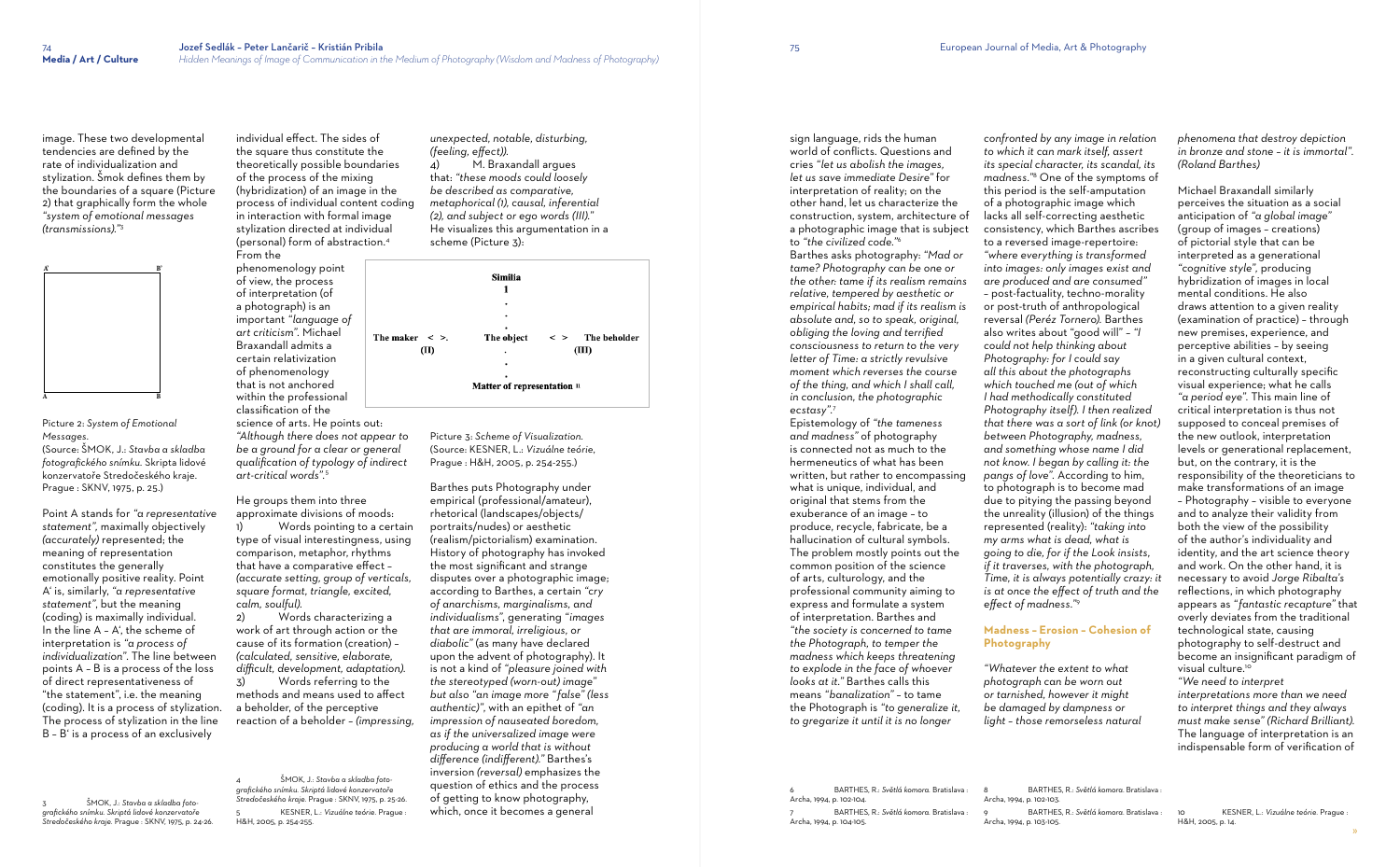an institutional and scientific norm, as well as the associative power of an individual's perception. How and what to interpret is always a story of a meeting, interaction, of relationship, of dialectic. Richard Brilliant observes the construction of a *"simulacrum"* and the penetration of subjectivity into the hermeneutic act of explanation and interpretation of an artistic work. *"Valorization of the interpreter and of his interpretation may interfere with, even obliterate, the viewer's visual experience of the artwork. But, then, the competent viewer is rarely autonomous. His confrontation with the artwork, if serious, requires an ongoing exchange between his own preconditioned perceptions and the contemporary idioms with which he expresses them to himself in thought or in public. Thus, he enters into an ongoing process of interpretation, whose end may be indeterminate but whose rules of exposition are not."*<sup>11</sup>

In the pedagogical process, there is an assumption that *"something"* has already existed in an objective state, in the author's identity, before we even started to interpret it. Visual language simulates a social concept detached from general iconography anchored in history. Although many things are being recycled, it methodologically shifts the poetics of reality perception (of relationships, identity, people, work, objects) not only into the context of accusation and falsification (socalled post-humanistic document), but also the emotional, subjective construct of an intense aesthetizing situation bordering on kitsch. In this approach (coding) there is also sensitivity towards understanding

11 KESNER, L.: *Vizuálne teórie.* Prague : H&H, 2005, p. 310-311.

our evolution, existential, spiritual, and self-reflective attitude of an author with a question (maybe intuitive) about norm-setting values, and the meaning and purpose of art. In an erosion of an image, it is sometimes a hard, exposing path of personal symbolic reference - *"meanings of being hiding the fate of the world" (C. G. Jung).*

## **Wisdom and Madness of Silence and Noise of an Image**

*"The expression to keep quiet is strange in itself. Because quietness is what keeps us." (Georges Bernanos)*

Extension of noise in a photographic image is not an apology of silence. An opinion of the famous Reuters photo-editor Alexia Singh: *"…a good photograph makes you scream. It is unbelievable"*, is authentic and legitimate. On the other hand, splitting attention is "a mystagogy" of noise and silence of an image and only partially allows us to penetrate the secret of photography, while not dishonouring this mad partnership. Silence in an image is the true philosophical attitude – *"looking beyond the penultimate".*<sup>12</sup> Madness of silence is to differently express something that cannot be expressed by words, only by an image. During creative observation of reality, silence, as opposed to noise, never becomes a stereotype that should be excluded from the process of photography. It is the silence at the beginning and, paradoxically, at the end of the discovered secret as a shape-forming morpheme (root) of the recorded image. In the etymological sense, noise divides and separates. On the contrary,

12 SARAH, R.: *Sila ticha*. Bratislava : Vydavateľstvo Lúč, 2017, p. 156-157.

silence in an image connects individual elements to the chain of events in relation to space – it is a visual paraphrase of an inner image (map) of a human. Concerns about the idea that the spectator will not notice and understand the intention inserted into the image do not stem from silence itself, but from what it exposes between lines, when we are "reading the image's story".13 Photographed characters - *" forgettable existents"* are stories independent of time and of the recorded moments and events in photographs. They are autonomous and nontransferable. In Plato's sense of words, they (we) are the direct narrators (diegesis), when, within the context of meaning (mimesis) of the "imitator", we make the continuity of vivid noisy images and memories present. <sup>14</sup>

with a minimal condition of intelligibility.<sup>17</sup>

Silence (the madness of silence) of an image is forgettable mainly due to the sujet (plot), passage of events tempering power, noise, morphology, content of stimuli which represent a certain parabola – the ability to connect individual stories of place and time with the personal projection of one's mental construct into another story. Through these small spatial stories, the silence of an image orients itself on connections (contexts of noise) of history and an ongoing tension between the past and the present. Noise (of the past) and silence (of the present) are determined by the function of memory, but do not always represent a construction with a tendency to bind ideas and imagination solely with the recorded reality. According to the dictionary, silence is *"a state of a person who* 

> 19 MÜLLER, A. U., NEYROVÁ, M. A.: *Edita Steinová*. Bratislava : Vydavateľstvo Lúč, 2012, p. 251- 252

13 SARAH, R.: *Sila ticha*. Bratislava : Vydavateľstvo Lúč, 2017, p. 237-257. 14 CHATMAN, S.: *Příběh a diskurs: narativní struktura v literatuře a filmu.* Brno : Host, 2008,

p. 31.

*stops talking".* It indicates *"an absence of noise, commotion, and a state of place where no sound can be heard."* Although silence is terminologically connected to solitude, quietness, it does not at all mean withdrawal, emptiness or soundlessness.<sup>15</sup> Silence of Photography certainly

does not represent a fear of contamination by the noise of an image. To interpret these imaginations (representations) is almost like a *"philosophical reversal"* that does not come easily. For a photographic image, it can be a touch with silence that does not happen mechanically or ideologically through an absence of something. On the contrary, it records and evaluates the most intensive presences of the symbolic (of noise, silence) in the space and the physicality. P. A. Florenskij refers to the symbolist Andrei Bely (1880 –1934), who sees philosophy as an alternative to science and art, as *"an alternative searching for its own way to glimpse the highest transcendent reality."* The term *"symbolic art"* puts philosophy in the position of dependency on knowledge through revelation – *symbolic knowledge.*<sup>16</sup> *"It is a way of defiance and stepping out of real reality to the one even more real."(P. A. Florenskij).* In silence, we are able to think about questions of Photography that often bring an illusion of transparency. They give an impression that through them we can comprehend everything, master and organize everything. Silence is *"a mystagogy"* and it allows us to partially enter the secret of reality and not violate it. If we want to

15 SARAH, R.: *Sila ticha*. Bratislava : Vydavateľstvo Lúč, 2017, p. 157- 237. 16 RUSNÁK, P.: Špecifiká Florentského personalizmu. In *Konštantínove listy*, 2018, Vol. 11, No. 2, p. 170.

keep the secret, we must protect it from the profane everydayness. An author – photographer is quiet, because he observes, listens, and embraces everything brought by the silence of what is seen. He must stay silent to express in other ways something that cannot be expressed by words, only by an image. In our being, it is the silence of thinking and observation; after pressing the shutter button, it becomes a materialized image of thought. We understand the message of an image (symbolic reality) when we enter its quietness; when we learn to observe it in its secrets of pain. An image (photography) is a constant pain of an author, as each vivid photograph is born from pain from the meeting of the soul with a place. Noise is *"perspectiva artificialis"* that transports a perspective as it is seen by the human eye. The look of silence is internal, based on the openness of the soul of space that is perceived also tactilely and topologically as relationships of objects and geometry of the symbolic reality of the related visual signs (points). Hibernation of madness of an image's noise is *"a frame"* with an imaginary crooked horizon, in silence and remoteness,

J. Derrida suggests: *"in photography we remain visible, although we are no longer seen."* Thanks to the belief in our look, photography allows us to survive metonymically: *"because we know that once an image has been realized, recorded, it will be reproducible in our absence…,"* in the future that brings our death.<sup>18</sup> A loose paraphrase of life about the

vateľstvo Lúč, 2017, p. 238.

18 FIŠEROVÁ, M.: *Fragmentální vidění. Ranciere, Derrida, Nancy.* Prague : Togga, 2019, p. 161. suffering of St. John of the Cross is analogically (implicitly) present in the suffering of a photographic image that constantly accompanies us when we enter *"The Night of Sense"*, which unmasks all thought constructs including those connected to the belief in an image transcending all certainties that the human mind has about thinking and order (system). We are falling into a bottomless abyss and, eventually, into *"The Night of Faith"*, into the loss of any rate of imagination. In these postulates of "senses, reason, faith" in one's self we, however, still experience transformation in the attempt of grasping the ideal. For photography, the personification of this path to nothingness is our own Self, it is an image of the greatest possible suffering for *"the image of liberation"*. Historical suffering of Photography and image exposes *"the negative extreme"* of human capabilities in the clearest possible way. 19

## **Note to Paradox of Photography – Life and Death**

A certain power of creation through materialization of not only the untouchable but also the impalpable, conservation of an elusive vision, sparkle of light, and a consequent fixation of these scenes on hard metal had, at first, invoked feelings of discomfort and fear in many people of the 19<sup>th</sup> century. Feeling of dizziness from the unknown is something we also recognize today, so we cannot be surprised that an invention based on alchemy, on developing and appearing, needed some time before people dared to come close to it.

<sup>17</sup> SARAH, R.: *Sila ticha*. Bratislava : Vyda-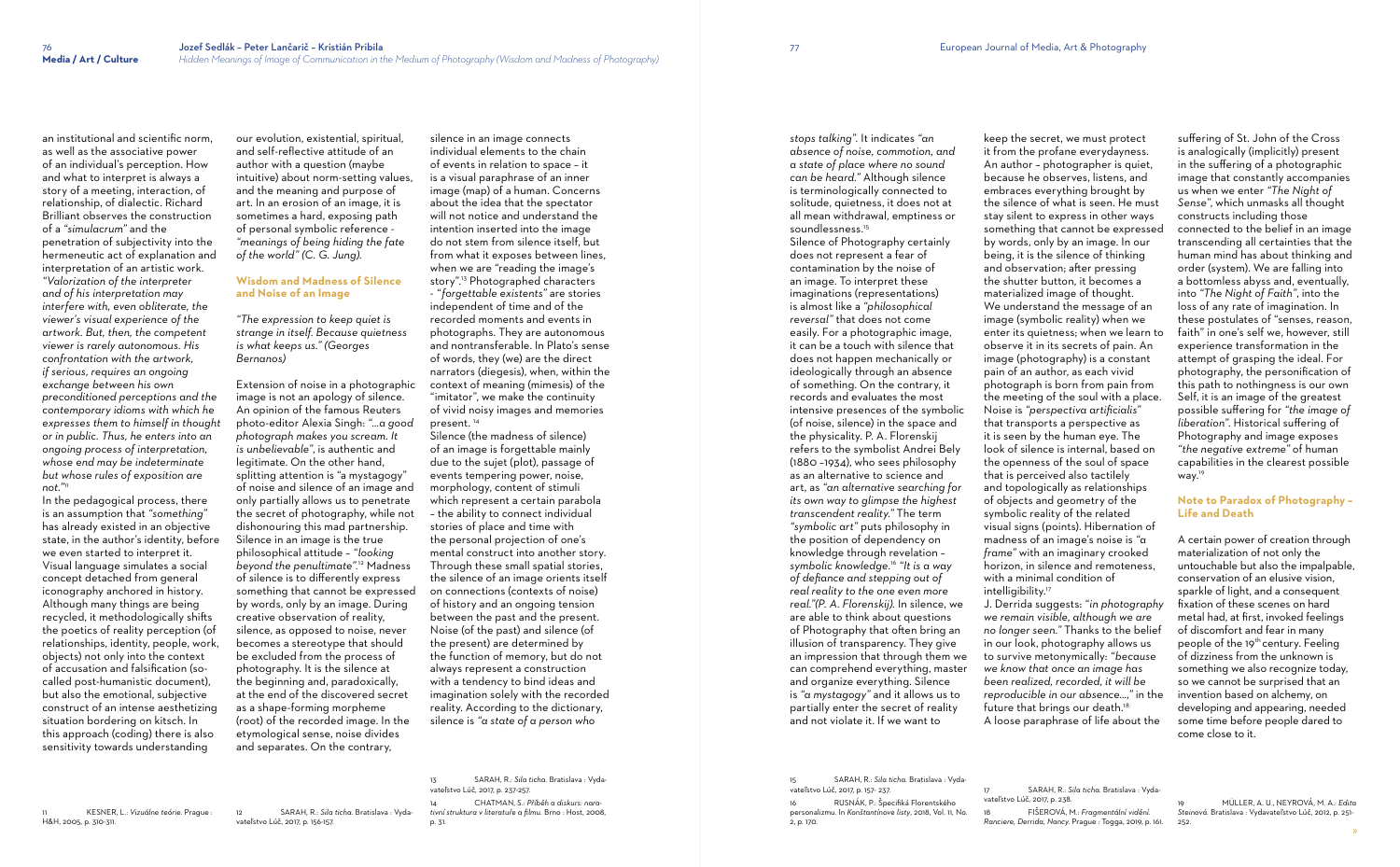Honoré de Balzac, a pioneer of literary realism or naturalism, was among those who had not avoided doubts and fears of daguerreotype. He assumed that every body in nature consists of an infinite number of thin layers – specters – perceptible by sight within all directions. Daguerreotype always catches one of the layers and removes it from the body. Every time someone is photographed, they lose one more layer, i.e. a part of their constitutive essence.<sup>20</sup> This Balzac's theory is partially interpreted by Nadar in his photographic biography. Despite his statements, Balzac was one of the first people to sit in front of Nadar's lens and let him portray them. It led to the only portrait of Balzac in history (Picture 4). In the photograph, he holds his hand over his heart and looks beyond the frame of daguerreotype with a strange expression. It is questionable whether Balzac's fear of photography was real or feigned.

> BAZIN, A.: The Ontology of the Photographic Image. In TRACHTENBERG, A. (ed.): *Classic Essays on Photography.* New Haven : Leetes Island Books, 1980, p. 238.

20 NADAR: *Když jsem byl fotografem.* 

Prague : Akadémia múzických umení, 2018, p. 8.



Picture 4: Nadar: *Honoré de Balzac*. (Source: *BnF Gallica*. [online]. [2020- 09-14]. Available at: <https://gallica.bnf. fr/ark:/12148/btv1b53118945v/f1.item>.)

It is, however, certain that the vague fear of photography has gradually transformed into an addiction to the *"embalming"* of a moment. According to André Bazin, what is depicted by a photograph, i.e. what is in a photograph, is *"snatched from the flow of time"*<sup>21</sup> *.* On the basis of this thought, time is also the main foundation of what was identified by Roland Barthes as the essence of photography which he called *"this-has-been"*<sup>22</sup> *.* Photography thus proves that the object has been real, which, however, can lead to a false idea that it still exists. The value of some timeless eternity of an object, subject or a moment gained by a photograph is substituted by its direct placement into the past. To some extent, Barthes's *"this-has-*

22 BARTHES, R.: *Světlá komora, poznámka k fotografii*. Prague : Fra, 2005, p. 77.

25 DUVE, T.: Póza a momentka, neboli Fotografický paradox. In CÍSAŘ, K. (ed): *Co je to fotografie?* Příbram : Herrmann & synové, 2004, p.  $274.$ 

*been"* negates Bazin's *"embalming"*. André Bazin regards photography as something that preserves life, while, on the other hand, Roland Barthes considers photography a reminder of the inevitability of death – *memento mori*. Something that had lived must have died and something that had begun must have ended. Photography tells us not only that someone or something certainly existed or something happened in past, it also interconnects the past and the present. According to Roland Barthes, a photograph is *"the living image of a dead thing"* and it is *"Photography's inimitable feature (its noeme)"*. 23 Intersection of the past and the present leads to an alteration, or distortion, of time. Through analogical linking of the past and the present, of now and then, of the living and the dead, human experience with photography has shaken the perception of time. The mystery of photography, the time paradox of a photographic image, might thus lead us to an impression that photography puts the objects (or whatever it depicts) in a state of the eternal present, eternal life. This opinion could be interpreted as a space-time context of a communication act or as a dynamic interaction between the present look and a look from past. The most common occurrence when looking at a photograph is the confrontation, comparison, and evaluation of the changing state of the photographed element in time. David Green states that if we

accept the thesis that each photograph is in its nature situated in the present time, it is suitable to replace Barthes's phrase *"this has been"* to what Green calls *"this* 

23 BARTHES, R.: *Světlá komora, poznámka k fotografii*. Prague : Fra, 2005, p. 77.

*is now and here".*<sup>24</sup> If we look at a photograph, we not only make the past present – make alive something that no longer might be, we also transform a completed event into an imperfective state. Thierry de Duve suggests that inside a photograph life continues; time behind its frame flows, but what it portrays has not been reached by the flow of time.<sup>25</sup> That is why we are also able to observe the transformation of the depicted situation, object or subject in time. A simple example of this could be looking at one's portrait from youth at an old age. In the post-barthesian era, the negation of the past as a dominant premise for thoughts related to understanding the essence of the medium of photography occur more often. Photography as a reminder of human transience can be described as obtrusive and melancholic. However, this perception is still seen as more or less dominant.<sup>26</sup> Therefore, we would state that as death is innate to everything alive, it is innate for photography to bind life, artificially capture and specifically deprive time of its power. Connection between human existence, death, and photography could be marked as another example of its wisdoms and madnesses.

Within the context of photographic paradox, Thierry de Duve reflects on the functioning of a snapshot and

24 GREEN, D.: Marking Time: Photography, Film and Temporalities of the Image. In GREEN, D., LOWRY, J. (eds.): *Stillness and Time: Photography and Moving Image*. Brighton : Photoforum / Photoworks, 2006, p. 12.

26 GREEN, D.: Marking Time: Photography, Film and Temporalities of the Image. In GREEN, D., LOWRY, J. (eds.): *Stillness and Time: Photography and Moving Image*. Brighton : Photoforum / Photoworks, 2006, p. 17.

time exposure. From the existential and phenomenological point of view, he states that the former is inclined towards *"life"* and the latter towards *"death"*. He considers a snapshot an aggressive and artificial interference with the flow of things. It usurps *"life"*, but is incapable to convey it. Time exposure repeats, reconstructs, time that has already passed; a moment that has ended. The result of a snapshot is a frozen living being, a frozen slice of life stuck in an unfinished movement. On the other hand, because time exposure already directly deals with the past time, it evokes immortalized continuance. That is one of the reasons why time exposure has a social and aesthetic function typical for a serious, static portrait of a monumental character.<sup>27</sup> An example could be a reportage photograph (snapshot) that depicts a runner in the moment of tearing through the finishing tape. It is a photograph depicting a fraction of natural movement – an extracted hundredth of time lived, of a dated event. By pressing the shutter button, a photographer becomes *"an agent of death"*. 28 Aggressiveness mentioned by Thierry de Duve can be seen on a sportsman's convulsive pose in which he is captured – confined. By the shutter clicking, the outside movement changes – life changes to the death of a movement – to a pose. On the contrary, let's imagine the same sportsman that is being portrayed while holding the winner's trophy and looking into the lens. Such photograph does not depict the sportsman

27 DUVE, T.: Póza a momentka, neboli Fotografický paradox. In CÍSAŘ, K. (ed): *Co je to fotografie?* Příbram : Herrmann & synové, 2004, p. 274-275.

*k fotografii*. Prague : Fra, 2005, p. 88.

at the exact moment of earning his victory. The time exposure portrait works with past time. In this genre, the photographer ignores Bresson's *decisive moment* and, instead, intentionally presses the shutter button only after it is gone. By posing, staging, and an absolute control over the visual expression, he breathes life into the petrified subject just like a master sculptor breathes life into his sculptures. At the same time, such portrait frees the subject from the tyranny of the moment through introducing him into a state of timelessness. In a reduced visual form, it expresses the same fact – the sportsman's victory. However, through the symbolic interpretation – time exposure, a magnificent monument is created. We can state that the photographer in this case becomes *"an agent of life"*. The click of a shutter changes a static depiction of a person absent of any outside movement into a sculpture that condenses life – inner movement.

In reflecting on the nature of photography and aspects molding its character, no sharp boundaries exist. It would be short-sighted to reduce photographic paradox into a simple contrast between the snapshot and time exposure. Because time exposure is a result of every snapshot and each time exposure has at first been a snapshot. According to Thierry de Duve, photographic paradox is expressed by two lives and two deaths that are set in opposition *in chiasm* (intertwined). 29 Another aspect of photographic paradox, which can be described as both the wisdom and the madness of photography and is closely

<sup>28</sup> BARTHES, R.: *Světlá komora, poznámka* 

<sup>29</sup> DUVE, T.: Póza a momentka, neboli Fotografický paradox. In CÍSAŘ, K. (ed): *Co je to fotografie?* Příbram : Herrmann & synové, 2004, p. 274-275.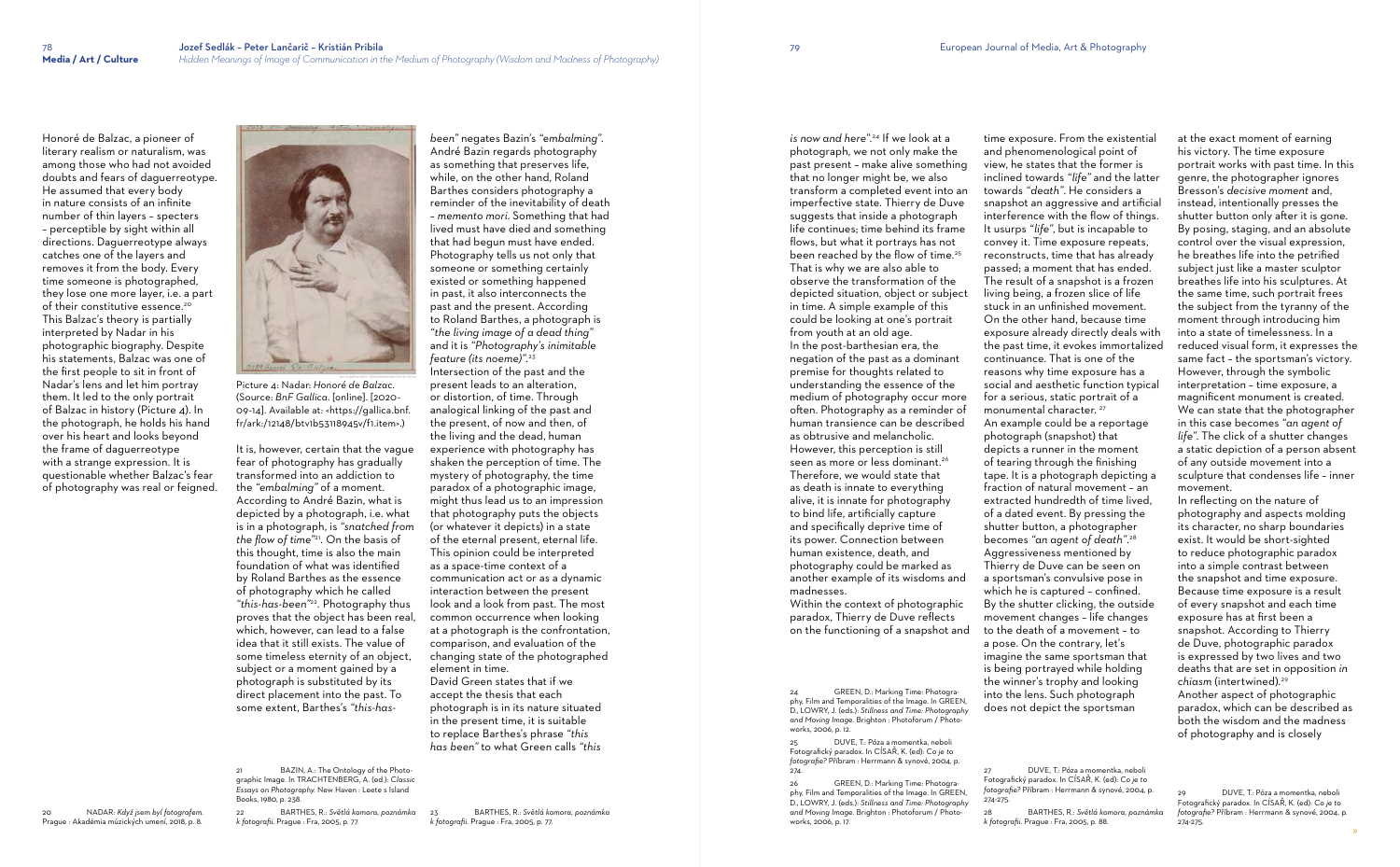connected to life and death, is the mourning. Photography has many functions related to the diversity of forms and their usage. Among the most basal of these is the informative and emotional function. It is the emotional dimension of photography that is connected to its perception as a memory or remembrance. It thus becomes a stimulus for memory and feelings. From the sociological point of view, portrait photography is an inseparable part of funeral traditions that help human society to cope with death.

Shearer West states that portraits were primarily invented to serve as symbolic objects of funeral rituals. Relationships between various portraiture forms and rituals connected to death or burial is natural.30 Nowadays, a photographic portrait of a deceased person becomes mostly an object that evokes memories and is a part of the mourning process for the bereaved. This emotional power of photography is based on its *indexical nature*<sup>31</sup> - i.e. its direct connection to the material world, the reality it depicts. Portrait photography is a visual imprint of a real person, without whom it could not have been created. Whether the portrayed person is dead or not, a photograph is a testimony to human existence. A photograph of a deceased person is, similarly to all other imprints of their life (clothes, notes, jewelry, objects, etc. that are

30 WEST, S.: *Portraiture*. Oxford : Oxford University Press, 2004, p. 63.

31 Within the context of this study, we direct attention mainly at the direct, causal connection between photography and a portrayed person. However, photographic portrait possesses characteristics of all three Pierce's classes of signs. It is similar to what it represents (icon), is a result of portraiture (index), contains gestures, face expressions, and props whose meaning can be interpreted through social or cultural habits (symbol).

in causal relation to their being), a part of an intimate collection of monuments.

Photography primarily works only with visual perception. Geoffrey Batchen therefore considers this medium a very bad means of capturing any memories. A photograph lacks other sensorial aspects that are a part of human experience, such as sound, touch, taste, temperature, etc. They are thus replaced by a two-dimensional substitute.32 Literally, it is *"a flat memory"* that is significantly reduced. Photographs are thus somewhat abridged versions of extrasomatic memory in the form of visual images. We are largely surrounded by photographs that are sterile, cold, and artificial; it is common to approach them apathetically. If we are looking at a photograph of a deceased who we had known, positive or negative emotional bonds with this person come to the fore. Although a photograph is only *"a flat memory"*, it still nostalgically influences people more than anything else. Looking at a photograph and contemplating the deceased person, their life, and mutual interactions revives faded memories of life. Human minds compensate for the missing sensorial aspects; in the silence of imagination it creates vivid illusions of them.

Therefore, the role of photography is maybe not as much in creating a memory of the past rather in creating a positive image for the future. From this point of view, we can regard photography, and especially portraiture, not as preserved memory, but rather as

32 BATCHEN, G.: *Forget Me Not: Photography and Remembrance*. New York : Princeton Architectural Press / Amsterdam : Van Gogh Museum, 2004, p. 94-98.

future nostalgia.33 Let's photograph today, so we have something to build our reminiscing on tomorrow. No wonder Honoré de Balzac and many others thought that photography possesses something magical, that it transcends the world as we know it and touches the world of the metaphysical. Even today, when photography is devoid of all mysticism, it still fascinates people with illusionism that they voluntarily believe in. We place into photography more dimensions than it can take; we put ourselves into it *("our layers")*. We do it with confidence that one day in the future it will return to us, or the ones that come after us, what we have put into it. Photographic paradox, the contradictory reflections on the time aspect (past – present – future), snapshot and time exposure (movement – staticity), life and death (transience - eternity) attempt to find conciliation between the wisdoms and madnesses of photographic image; to find conciliation between losing, searching, and finding, in whatever order.

## **CONCLUSION**

The medium of photography has had its specific secrets since its advent. These words are also spoken and confirmed by renowned photographers (Šmok, Nadar), philosophers (Barthes, Flusser), and writers (Sontagová, Balzac). That is why it attracts various interdisciplinary personalities, who analyze it even during the present days. We have tried to write our study in a similar spirit, as we are always trying to search for, promote,

33 WEST, N.: *Kodak and the Lens of Nostalgia*. Charlottesville, VA : University of Virginia Press, 2000, p. 155.

tell, and examine the secrets of photography; its madnesses and wisdoms that it still has and that need to be revealed and scientifically researched.

Photography is a living medium that is constantly developing due to its dependence on the technological progress of society, as well as its ever-surprising means of expression, aesthetics, and its intersections with philosophy or sociology. Some authors attempt to systemize it on the basis of its inner structure – the functionality of photography (Šmok, Sedlák Braxandall). They analyze it from the view of its construction – as if wanting to find a fixed outline of its functioning, arrangement of its segments, while, at the same time, it remains ungraspable in its expressions – it has its madnesses (Barthes). Therefore, we are trying to analyze it on current interpretational levels and thus to create some message for the future. However, new functionalities of this medium are constantly being sought out and found, which is caused, among others, by the development of other scientific disciplines, such as aesthetics.

# **References**

BARTHES, R.: *Světlá komora, poznámka k fotografii*. Prague : Fra, 2005. BARTHES, R.: *Světlá komora.*  Bratislava : Archa, 1994. BATCHEN, G.: *Forget Me Not: Photography and Remembrance*. New York : Princeton Architectural Press / Amsterdam : Van Gogh Museum, 2004. BAZIN, A.: The Ontology of the Photographic Image. In TRACHTENBERG, A. (ed.): *Classic Essay of the Photography Image*. New Heaven : Leete s Island Books, 1980, p. 238. CHATMAN, S.: *Příběh a diskurs: narativní struktura v literatuře a filmu*. Brno : Host, 2008. DUVE, T.: Póza a momentka, neboli Fotografický paradox. In CÍSAŘ, K. (ed): *Co je to fotografie?* Příbram : Herrmann & synové, 2004, p. 273- 294.

FIŠEROVÁ, M.: *Fragmentální vidění*. *Ranciere, Derrida, Nancy*. Prague : Togga, 2019. GREEN, D.: Marking Time: Photography, Film and Temporalities of the Image. In GREEN, D., LOWRY, J. (eds.): *Stillness and Time: Photography and Moving Image.* Brighton : Photoforum / Photoworks, 2006, p. 9-21. KESNER, L.: *Vizuálne teorie*. Prague : H&H, 2005. MÜLLER, A. U., NEYEROVÁ, M.A.: Edita Steinová. Bratislava : Lúč, 2012. NADAR: *Když jsem byl fotografem*. Prague : Akadémia múzických umení, 2018. PAVLOVIČOVÁ, Z.: Etika a princíp authenticity. In *Filozofia,* 2004, Vol. 59, No. 9, p. 627-640. ISSN 2585- 7061. RUSNÁK, P.: Špecifiká Florentského personalizmu. In *Konštantínove listy*, 2018, Vol. 11, No. 2, p. 168-178. ISSN 1337-8740. SARAH, R.: *Sila ticha*. Bratislava : Vydavateľstvo Lúč, 2018.

SEDLÁK, J.: *Fotografia: program komunikácie*. Trnava : FMK UCM, 2011.

ŠMOK, J.: *Stavba a skladba fotografického snímku. Skripta lidové konzervatoře Stredočeského kraje.* Prague : SKNV, 1975.

WEST, N.: *Kodak and the Lens of Nostalgia*. Charlottesville, VA : University Press of Virginia, 2000. WEST, S.: *Portraiture*. Oxford : Oxford University Press, 2004.

### **Authors**

assoc. prof. MgA. Jozef Sedlák jozef.sedlak@ucm.sk

Mgr. Peter Lančarič, PhD. peter.lancaric@ucm.sk

Mgr. Kristián Pribila kristianpribila@gmail.com

Faculty of Mass Media Communication University of Ss. Cyril and Methodius in Trnava Námestie J. Herdu 2 917 01 Trnava SLOVAK REPUBLIC

## **Profile of the authors**

## **Jozef Sedlák (Slovakia, Bratislava, 1958)**

Studied Art Photography program at the Film and TV Faculty of the Academy of Performing Arts in Prague (1979-1984). He is the Head of "Communication in the Photography" Studio of the Department of Artistic Communication at the Faculty of Mass Media Communication at the University of Ss. Cyril and Methodius in Trnava (2006-), an external lecturer at the Department of Photography and New Media of the Academy of Fine Arts and